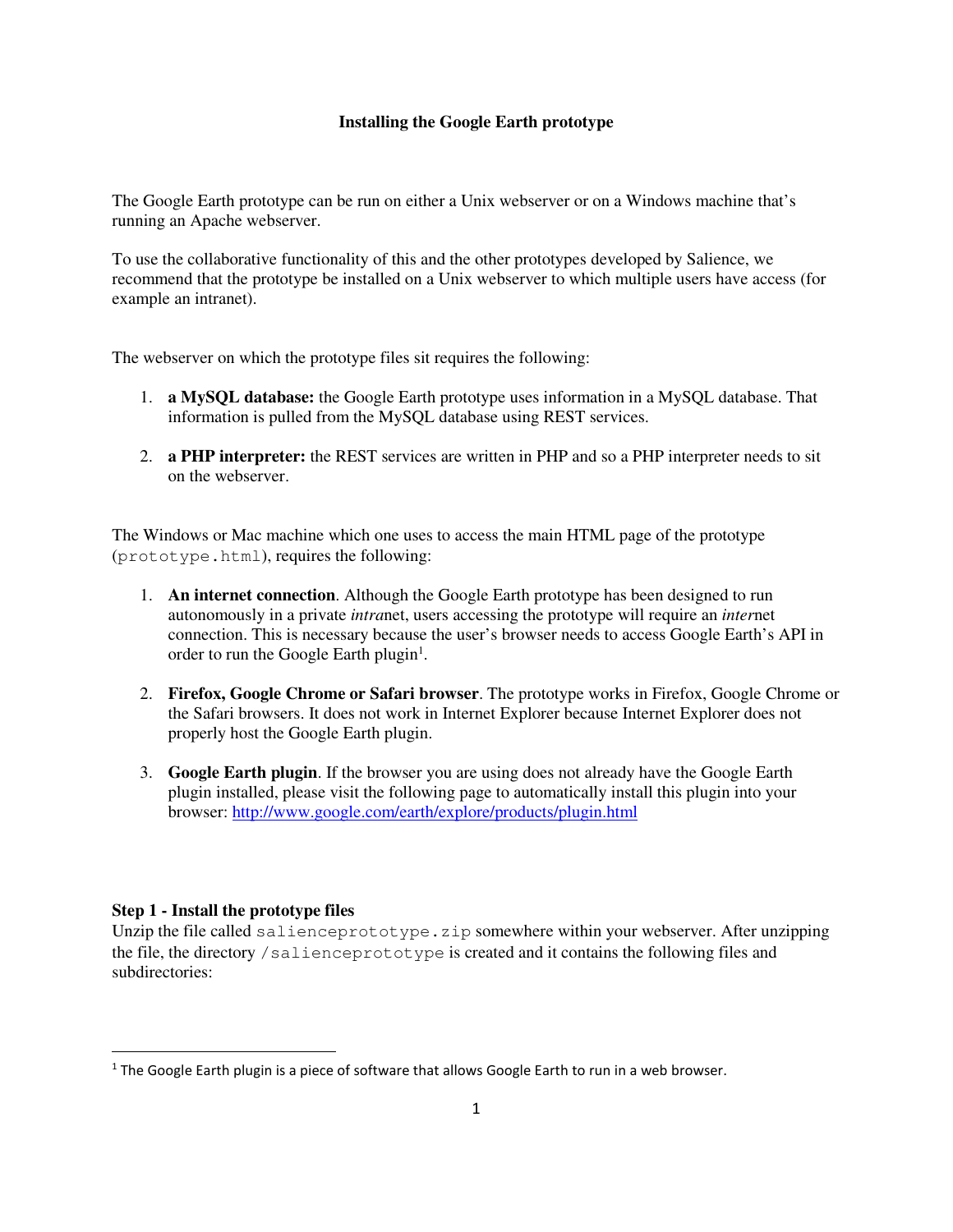| A.<br>Name                                | Date modified      | Type             | Size   |
|-------------------------------------------|--------------------|------------------|--------|
| C <sub>55</sub>                           | 17/03/2014 12:15   | File folder      |        |
| dist                                      | 17/03/2014 12:15   | File folder      |        |
| images                                    | 17/03/2014 12:15   | File folder      |        |
| java                                      | 17/03/2014 12:15   | File folder      |        |
| kml                                       | 17/03/2014 12:15   | File folder      |        |
| <b>REST</b>                               | 17/03/2014 12:15   | File folder      |        |
| how to install google earth prototype.doc | 17/03/2014 12:23   | Microsoft Word 9 | 195 KB |
| liveweather.html                          | 17/03/2014 1:55 PM | Firefox HTML Doc | 12 KB  |
| prototype.html                            | 28/02/2014 11:45   | Firefox HTML Doc | 12 KB  |
| salience_database_march172014.sql         | 17/03/2014 12:12   | SOL File         | 297 KB |
| <u>es</u><br>xmlconfig.xml                | 17/03/2014 12:24   | XML Document     | $1$ KB |
| xmlconfig_documentation_example.xml<br>警  | 12/01/2014 3:41 PM | XML Document     | 1 KB   |

# **Step 2 – Import the prototype's MySQL tables**

A file called "salience\_database\_march172014.sql", which is located in the /salienceprototype directory, is used to create the MySQL tables which are required for the Google Earth prototype. (It will also create other tables that are required for Salience's NEP dashboard and planner prototypes).

Using this .sql file to create the prototype's database tables can be done in two different ways:

1. Importing the .sql file using phpMyAdmin (a MySQL interface)

OR

2. Importing the .sql file manually via the command line

### **Method #1 - Importing the .sql file using phpMyAdmin**

1. Log into phpMyAdmin to interface with the MySQL database that is running on your webserver. When you log in you will see a page that looks something like this: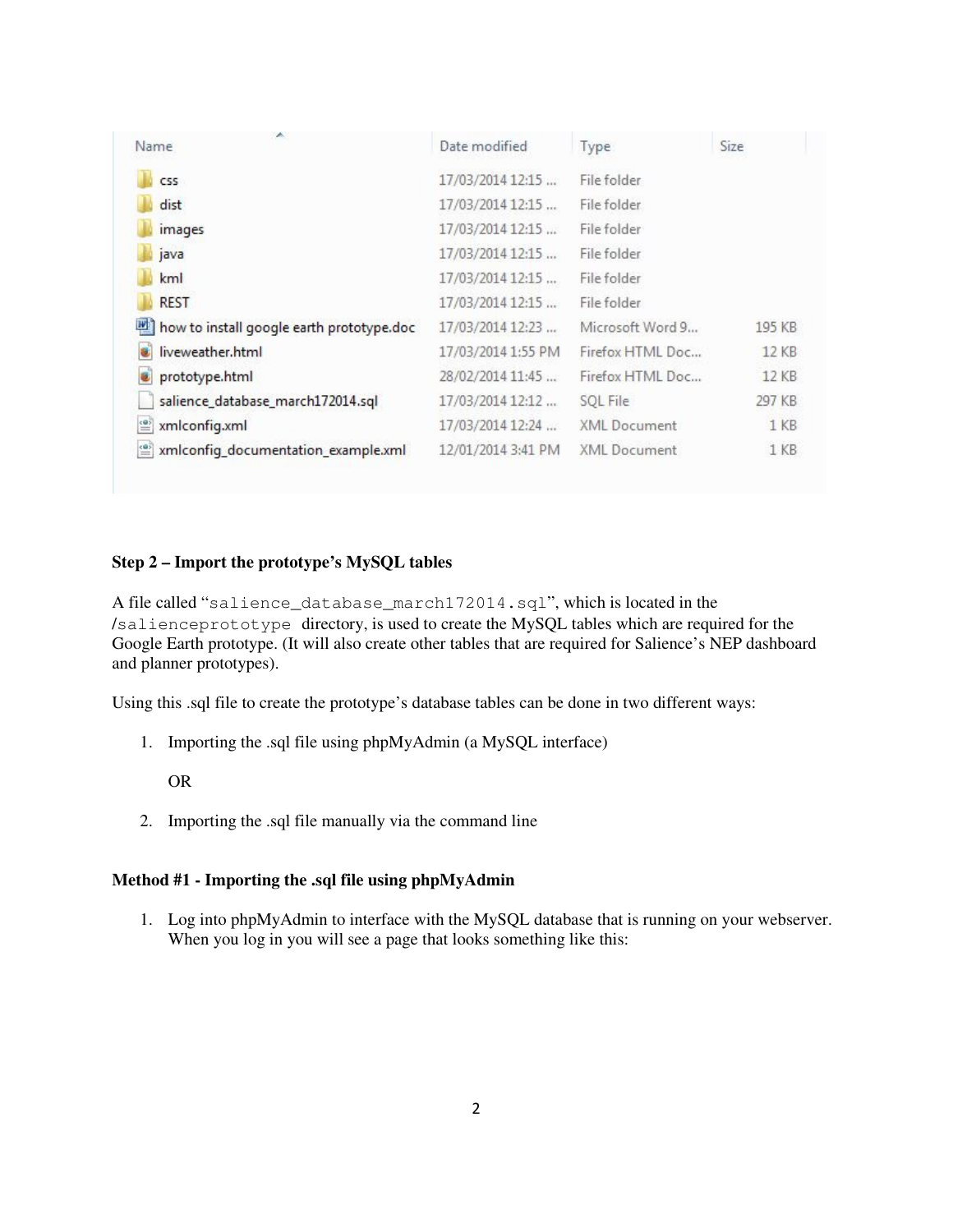| phpivityAdmin                                                                                                                                                                                                                                                                                                                                                                         | <b>B</b> localhost                                                                                                                                         |                                                                                                                                                                                         |
|---------------------------------------------------------------------------------------------------------------------------------------------------------------------------------------------------------------------------------------------------------------------------------------------------------------------------------------------------------------------------------------|------------------------------------------------------------------------------------------------------------------------------------------------------------|-----------------------------------------------------------------------------------------------------------------------------------------------------------------------------------------|
| <b>B</b> Databases<br>  4    5    1    1    1    1    1   <br><b>Actions</b><br>$\bullet$ airforce $(2)$<br>$\bullet$ cdcol (1)<br>· information schema (37)<br>$\bullet$ library (3)<br>$\bullet$ mysql (24)<br>· performance schema (17)<br>· phpmy1_salienceanalytics_ca<br>(39)<br>· phpmyadmin (8)<br>• test<br>Interface<br>$\bullet$ webauth $(1)$<br>Please select a database | <b>SQL Tistatus SVariables ExCharsets Milengines SPrivileges</b><br><b>Replication</b>                                                                     | % Processes @ Export @ Import<br>Synchronize                                                                                                                                            |
|                                                                                                                                                                                                                                                                                                                                                                                       |                                                                                                                                                            | <b>MySQL</b>                                                                                                                                                                            |
|                                                                                                                                                                                                                                                                                                                                                                                       | <b>MySQL localhost</b><br>Create new database ?<br>Collation<br>Create<br>$\overline{\phantom{a}}$<br>MySQL connection collation: utf8_general_ci<br>$- 0$ | Server: localhost via TCP/IP<br>Server version: 5.5.8<br>Protocol version: 10<br>User: root@localhost<br>MySQL charset: UTF-8 Unicode (utf8)                                            |
|                                                                                                                                                                                                                                                                                                                                                                                       |                                                                                                                                                            | Web server                                                                                                                                                                              |
|                                                                                                                                                                                                                                                                                                                                                                                       | S Language (D: English<br>Theme / Style: Original<br>$\overline{\phantom{a}}$<br>Custom color: Reset<br>$\triangleright$ Font size: 82% $\triangleright$   | Apache/2.2.17 (Win32) mod ssl/2.2.17 OpenSSL/0.9.8o F<br>mod_perl/2.0.4 Perl/v5.10.1<br>MySQL client version: mysqlnd 5.0.7-dev - 091210 - \$Revis<br>304625 \$<br>PHP extension: mysql |
|                                                                                                                                                                                                                                                                                                                                                                                       |                                                                                                                                                            | phpMyAdmin                                                                                                                                                                              |
|                                                                                                                                                                                                                                                                                                                                                                                       |                                                                                                                                                            | Version information: 3.3.9<br>Documentation<br><b>Wiki</b><br>Official Homepage<br>ChangeLog] [Git] [Lists]                                                                             |
|                                                                                                                                                                                                                                                                                                                                                                                       |                                                                                                                                                            |                                                                                                                                                                                         |

2. Click on the "Import" tab (circled in red in the image above) and browse to the SQL file called "salience\_database\_march172014.sql" which is located in the /salienceprototype directory.

A database called "phpmy1\_salienceanalytics\_ca" will be created. This database contains the tables that are required for the Google Earth prototype. It also creates tables that are required for Salience's NEP dashboard and planner prototypes.

# **Method #2 - Importing the .sql file via command line**

If you are not using phpMyAdmin as your interface to MySQL, you can create the database via the command line. To do so, change directories (using the **cd** command) to go to mysql's **/bin** directory. Once you are there, type in the following command:

```
mysql -u username -ppassword < 
/path/to/file/salience_database_march172014.sql
```
Note that username in the above command will need to be a MySQL user that has already been defined in your MySQL database and this user will need to have the proper access privileges to create a database. For example the MySQL *root* user which is automatically created when you install MySQL can be used here to create the database via the command line. If your *root* user does not have a password then the argument "–ppassword" can be left out of the above command.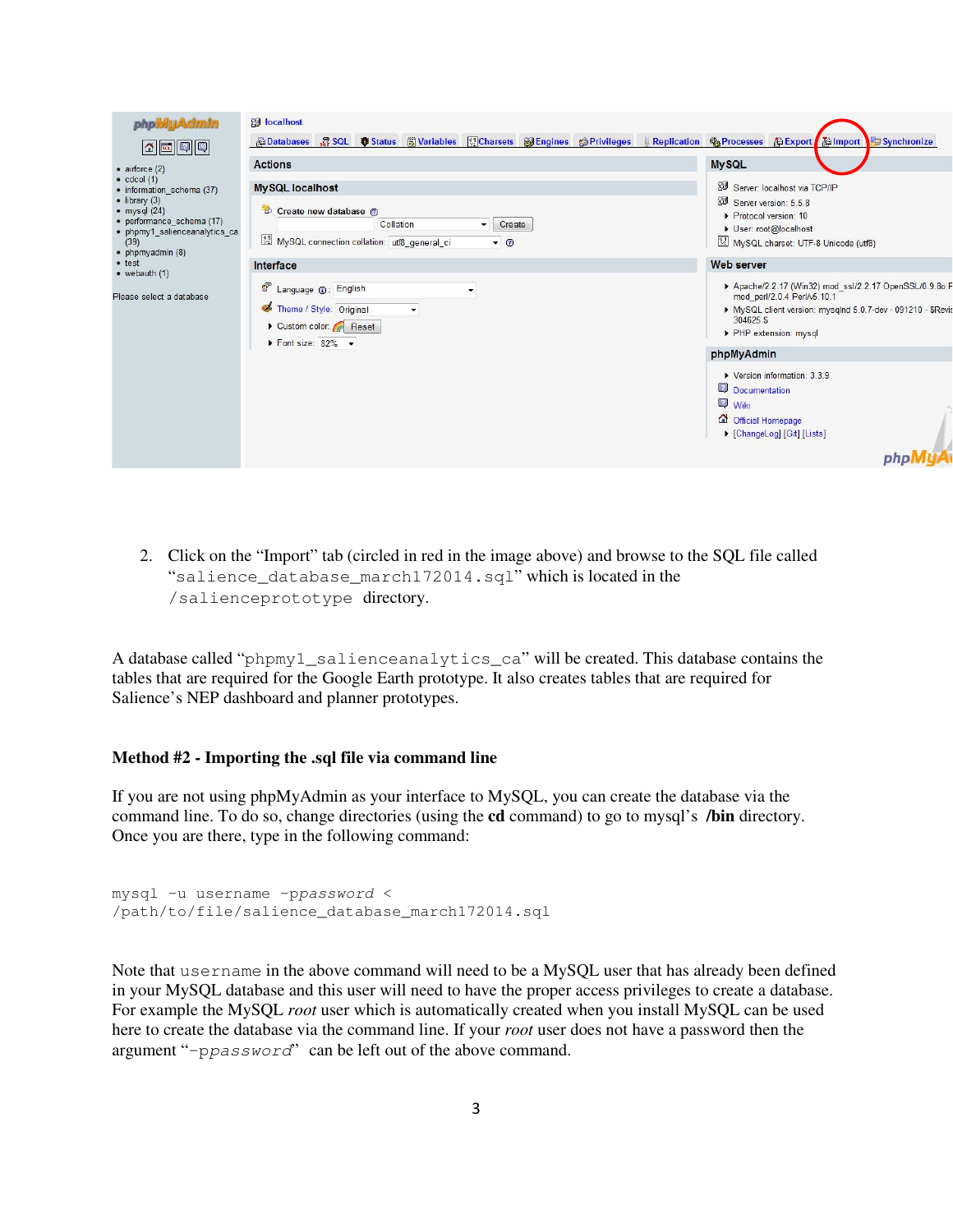A database called "phpmy1\_salienceanalytics\_ca" will be created when you execute this command. This database contains tables that are required for the Google Earth prototype. It also creates tables that are required for Salience's NEP dashboard and planner prototypes.

#### **Step 3 – Configure the xml file called** xmlconfig.xml

When you unzipped the file salienceprototype.zip, a directory called /salienceprototype was created. In that directory is a file called  $xm$ l config.xml which looks like this:

```
<?xml version="1.0" encoding="ISO-8859-1"?> 
<database_info> 
    <baseurl>http://name_of_your_webserver/salienceprototype/</baseurl> 
    <host>name_of_server_hosting_mysql_database</host></host> 
    <username>mysql_webuser</username> 
    <password>mysql_password_for_webuser</password> 
    <database>phpmy1_salienceanalytics_ca</database>
</database_info>
```
You need to alter and configure this file with your own MySQL database information. For instance, the xmlconfig.xml file for the Google Earth prototype sitting on Salience's webserver looks like this:

```
<?xml version="1.0" encoding="ISO-8859-1"?> 
<database_info> 
    <baseurl>http://salienceanalytics.ca/chris/salienceprototype/</baseurl> 
    <host>sql5c0a.megasqlservers.com</host> 
    <username>saliencean358697</username> 
    <password></password> 
    <database>phpmy1_salienceanalytics_ca</database>
</database_info>
```
The xml entries contained in this xml config.xml are described below:

#### **baseurl**

If you unzipped the salienceprototype.zip in the topmost webserver directory of your webserver, then the xml entry for **baseurl** will be:

http://name\_of\_your\_server/salienceprototype/